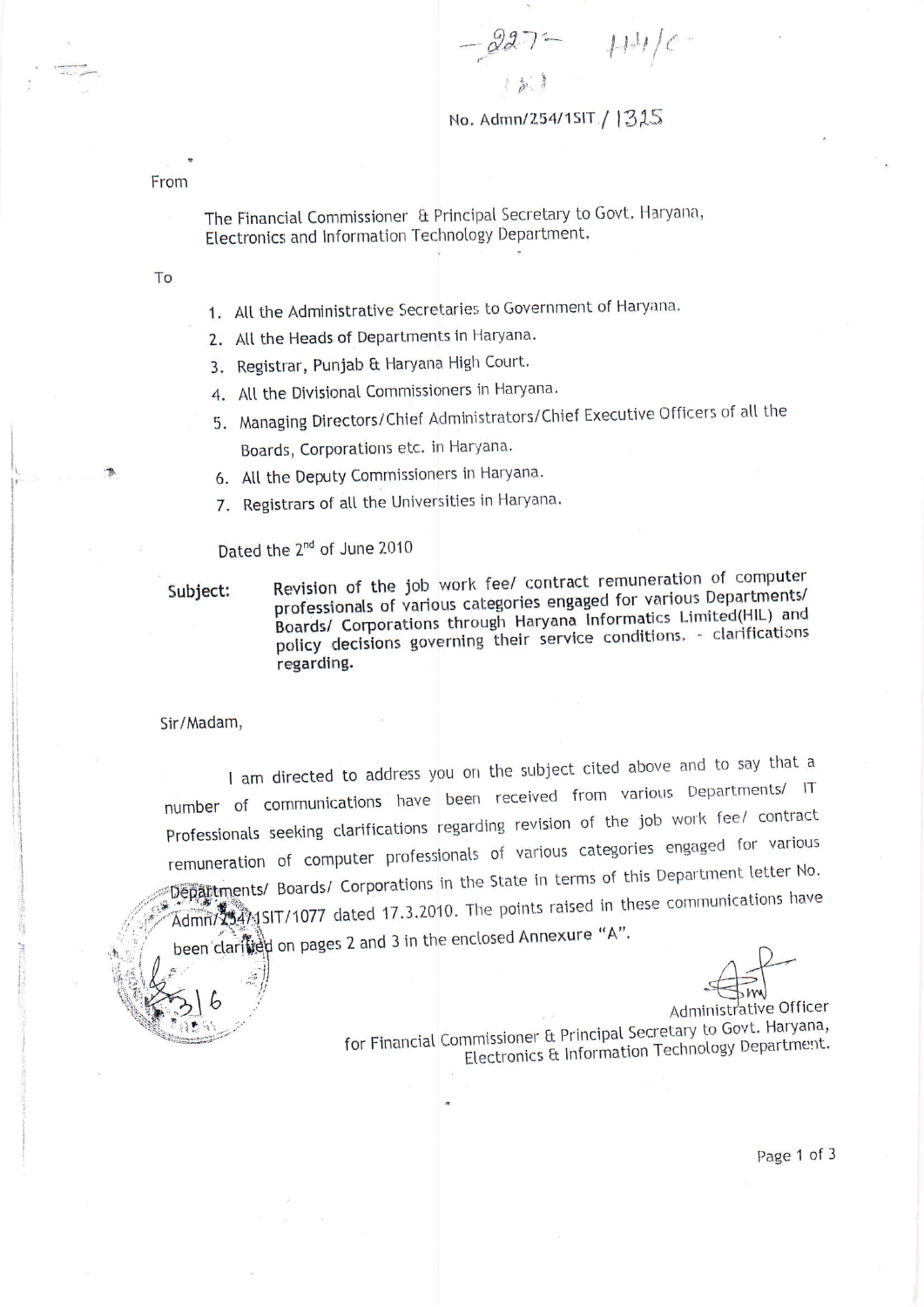$-228-1476$ 

Annexure 'A'

| Sr.<br>No              | <b>ssue</b><br>raised by      | <b>Issue</b>                                                                                                                                                                                                                                                                                                                                                                                                                                                                                                                                                                                     | Clarification                                                                                                                                                                                                                                                                                                                                                                                                                                                                                                                                                                                                                                                                                                                                                                                                                                                                            |
|------------------------|-------------------------------|--------------------------------------------------------------------------------------------------------------------------------------------------------------------------------------------------------------------------------------------------------------------------------------------------------------------------------------------------------------------------------------------------------------------------------------------------------------------------------------------------------------------------------------------------------------------------------------------------|------------------------------------------------------------------------------------------------------------------------------------------------------------------------------------------------------------------------------------------------------------------------------------------------------------------------------------------------------------------------------------------------------------------------------------------------------------------------------------------------------------------------------------------------------------------------------------------------------------------------------------------------------------------------------------------------------------------------------------------------------------------------------------------------------------------------------------------------------------------------------------------|
|                        | Dept.                         |                                                                                                                                                                                                                                                                                                                                                                                                                                                                                                                                                                                                  |                                                                                                                                                                                                                                                                                                                                                                                                                                                                                                                                                                                                                                                                                                                                                                                                                                                                                          |
| $\mathbf{1}$<br>$\sim$ | Health                        | As per policy 5% raise has been<br>allowed annually to the Computer<br>professionals. If 5% raise will be<br>given every year to the Data Entry<br>Operator on his/ her existing<br>remuneration of Rs. 8000/- per<br>4<br>after<br>years<br>then<br>month,<br>department will pay Rs. 9,600/- and<br>after 7 years department will pay Rs.<br>10,800/-. How it is possible because<br>Data Entry Operator after 4 years<br>will be eligible for Rs. 9,000/- per<br>month as job work fee and Rs.<br>10,000/- after 7 years experience.<br>Similar is the position for other<br>categories also. | The Job Work fee of Rs. 8,000/-, Rs.<br>9,000/- and Rs. 10,000/- as specified<br>under the said instructions<br>for<br>1(iii)<br>and<br>1(i)<br>$1(i)$ ,<br>Category<br>respectively is the base rate as on 1st<br>the<br>2010 for placing<br>January,<br>the<br>Professionals<br>in<br>Computer<br>appropriate sub-category. Wherever<br>a contract is renewed on year to year<br>basis, subject to the satisfaction of<br>the engaging authority, an increase<br>in the remuneration would<br>be<br>allowed @ 5 % on the base-rate<br>prescribed for the category as on<br>01.01.2010. For example, the base<br>rate of remuneration of the data<br>entry operators who have been<br>engaged for a period of 4 to 7 years<br>as on 01.01.2010 will be Rs. 9,000/-<br>as on 01.01.2010 and they would be<br>allowed an increase of 5% i.e. Rs.<br>450/- on renewal of their contract on |
|                        |                               |                                                                                                                                                                                                                                                                                                                                                                                                                                                                                                                                                                                                  | 01.01.2011 and so on and so forth.                                                                                                                                                                                                                                                                                                                                                                                                                                                                                                                                                                                                                                                                                                                                                                                                                                                       |
| $\overline{2}$         | Labour                        | will<br>ESI<br>Whether CPF<br>and<br>deducted or not from the wages of                                                                                                                                                                                                                                                                                                                                                                                                                                                                                                                           | Attention in this behalf is invited to<br>be<br>para (ix) of para 1 of the instructions                                                                                                                                                                                                                                                                                                                                                                                                                                                                                                                                                                                                                                                                                                                                                                                                  |
| 3.                     | <b>Excise and</b><br>Taxation | computer professionals who are<br>working in Government Departments?<br>The Computer Professionals working<br>in Category II (Old Category) have<br>represented that their remuneration<br>has not been increased, rather it has<br>been decreased as compared to                                                                                                                                                                                                                                                                                                                                | wherein it has clearly stated that the<br>ESI contribution, wherever payable,<br>will be paid by the employer over<br>and above the fixed remuneration.<br>The remuneration/job work fee of<br>the IT professionals had earlier been<br>fixed on an adhoc basis, partly<br>keeping in view the market trends. In<br>certain categories, these were much<br>lower. However, these have been                                                                                                                                                                                                                                                                                                                                                                                                                                                                                               |
|                        |                               | other IT professionals which they<br>have enumerated as under:-                                                                                                                                                                                                                                                                                                                                                                                                                                                                                                                                  | rationalized now under the new<br>guidelines, wherein the approximate                                                                                                                                                                                                                                                                                                                                                                                                                                                                                                                                                                                                                                                                                                                                                                                                                    |
|                        |                               | Increase<br>Revised<br>Previous<br>Name of<br>(°/5)<br>Remun-<br>Remuner<br>the post<br>eration<br>ation                                                                                                                                                                                                                                                                                                                                                                                                                                                                                         | linkages with counterpart regular<br>posts have been used for determining<br>the revised remuneration levels. For<br>the<br>example, while determining<br>remuneration of a fresh Data Entry                                                                                                                                                                                                                                                                                                                                                                                                                                                                                                                                                                                                                                                                                             |
|                        |                               | $61.61 -$<br>8000-<br>4950-<br><b>DEO</b><br>65.28<br>10000<br>6050<br>68.83-<br>13000-<br>7700-<br>Jr Prog.<br>61.61<br>16000<br>9900<br>44.92-<br>16000-<br>$11040 -$<br>Prog.<br>30.48<br>18000<br>13800                                                                                                                                                                                                                                                                                                                                                                                      | Operator, the regular pay scale of a<br>Clerk has been used as the reference<br>point. As such, the rate of increase<br>cannot be uniform in all the<br>categories. Moreover, the current<br>level of remuneration drawn by an                                                                                                                                                                                                                                                                                                                                                                                                                                                                                                                                                                                                                                                           |
|                        |                               | 25000<br>25300-<br>Syst.<br>13.04<br>28750<br>Anal.                                                                                                                                                                                                                                                                                                                                                                                                                                                                                                                                              | existing person has been protected<br>$-1.18 - -$<br>under sub-para (x) of para 1 of the<br>said guidelines and there is no<br>reduction of the emoluments drawn                                                                                                                                                                                                                                                                                                                                                                                                                                                                                                                                                                                                                                                                                                                         |

話<br>響く

 $\sim 22$  and  $\sim 10$ 

 $\label{eq:4.1} \frac{\alpha_2}{\pi^2} \stackrel{2}{\longrightarrow} \cdots \stackrel{2}{\longrightarrow} \frac{\pi}{3}$ 

Page 2 of 3